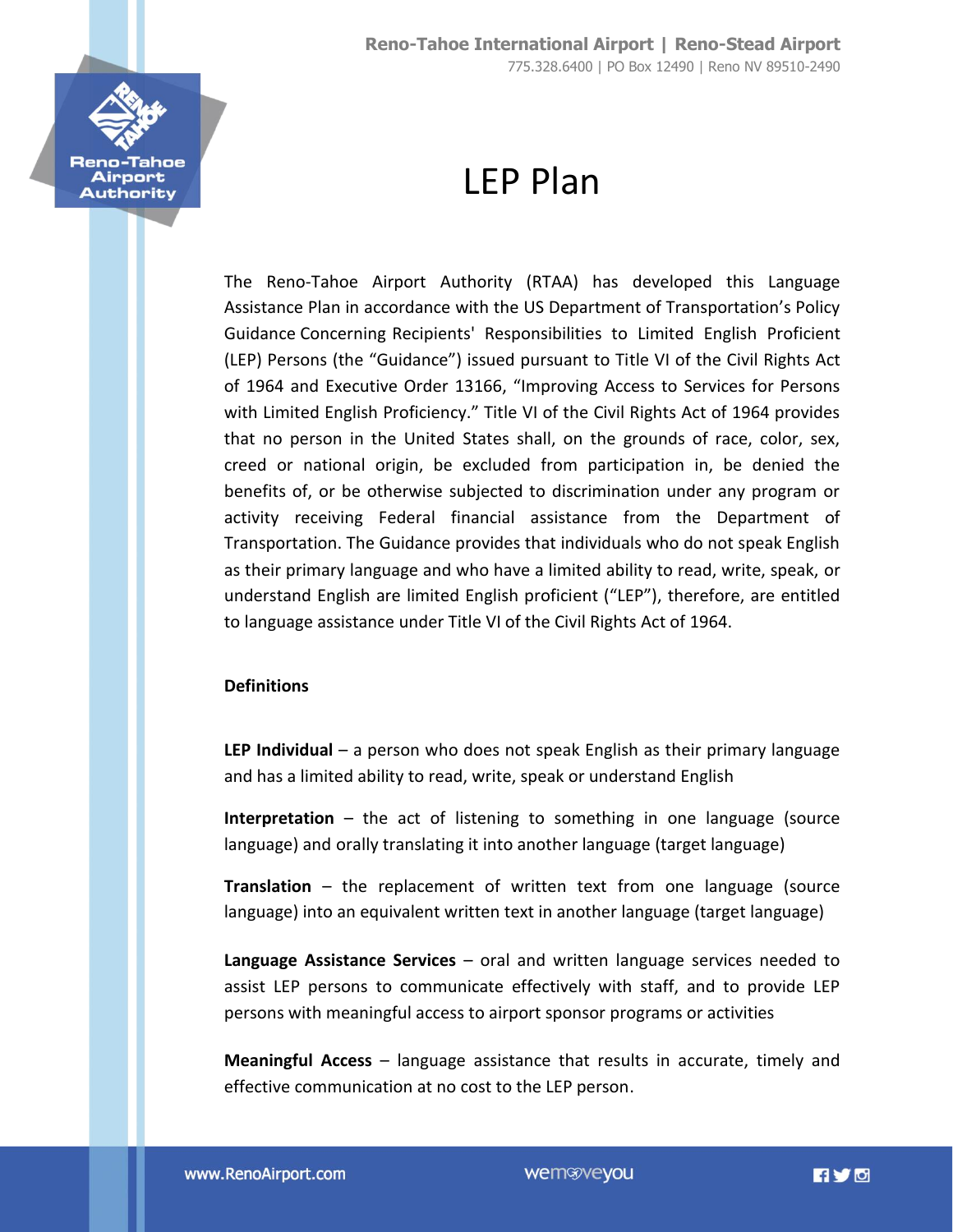

### **Limited English Proficiency – Four-Factor Analysis**

In order to prepare this Language Assistance Plan for Reno-Tahoe International Airport (RNO) and Reno-Stead Airport (RTS), Reno-Tahoe Airport Authority (RTAA) referenced the U.S. Department of Transportation's ("DOT") four-factor LEP analysis, which considers the following factors:

1. The number and proportion of LEP persons served or encountered in the eligible service population.

2. The frequency with which LEP persons come in contact with RTAA programs, activities, or services.

3. The nature and importance of services provided at RNO and RTS to the LEP population.

4. The resources available at RNO and RTS, and overall cost to provide LEP assistance.

Results of the analysis are as follows:

# **1. The number and proportion of LEP persons served or encountered in the eligible service population**

The eligible service population for Reno-Tahoe International Airport (RNO) and Reno-Stead Airport (RTS) has been defined as persons living in Northern Nevada, comprised of Douglas, Lyon, Storey, Washoe, Humboldt, Pershing, Churchill, Mineral and Lander Counties and airport passengers traveling to the area from other locales. The local service population was defined through a Study conducted in 2018 by EKAY Economic Consultants and the Center for Regional Studies, College of Business, University of Nevada, Reno entitled "Fiscal, Economic, and Industry Impacts of the Reno-Tahoe Airport Authority." This is also the area identified in the 2017 RNO Disparity Study as the relevant geographic region for businesses seeking to work on RNO and RTS projects. In addition to the surrounding population, the eligible service population includes tourists and other visitors to the local area. RNO is serviced by nine (9) airlines with 22 non-stop destinations, 21 of which are domestic and one (1) of which is international to/from Guadalajara, Mexico.

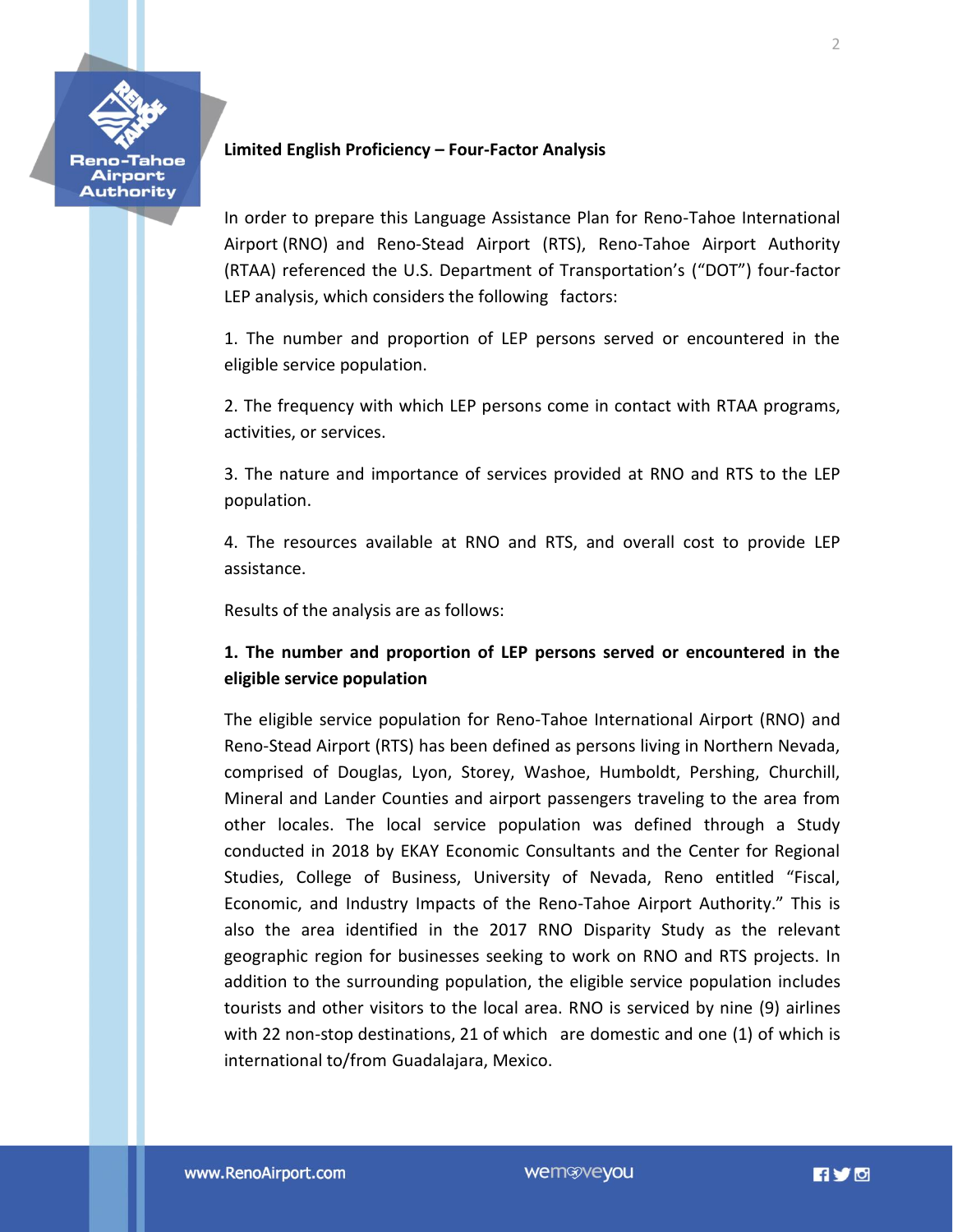

Please see the attached table, which provides data for the most common languages spoken by those persons who speak English "less than very well" in the identified local service population.

According to the U.S Census, American Community Survey Estimates for 2017, 92.3% of the population of the nine identified counties speak English only or speak English very well. We also looked at the data in EJScreen and found similar results using a buffer of a 150-mile radius surrounding RNO.

Guadalajara, Mexico is the only non-stop international destination served from/to RNO. In 2018, there were 17,799 passenger enplanements to this destination. These passengers represented approximately 0.12% of total enplanements. It is assumed that the data is similar for deplanements. While it is not known how many of these passengers require language assistance, the primary language of the destination is Spanish. Therefore, we assume that if assistance is needed it will most likely be for Spanish speaking passengers.

Based on the above data, it has been determined that LEP persons who speak Spanish and who speak English "less than very well" represent approximately 6.0% of the eligible service population. All other languages combined represent less than 2.0% of the eligible service population.

# **2. The frequency with which LEP persons come in contact with RNO and RTS programs, activities or services.**

RNO is a small hub airport that serves more than 4.1 million passengers annually. There are approximately 4,000 persons employed at RNO, which has a total economic impact of approximately \$3.1 billion per year. Approximately 0.12% of the traffic is to or from an international destination, all traveling to/from Mexico. Given the fact that approximately 7.6% of the eligible service populations speak English "not very well," it is assumed that LEP persons come in contact with RNO programs, activities or services relatively infrequently. The actual frequency has not been tracked to date; however RTAA is in the process of tracking requests for language assistance through the maintenance of a log at the reception desk and will monitor the frequency on a quarterly basis to affect future language assistance efforts. At this point, while we believe that the contact with LEP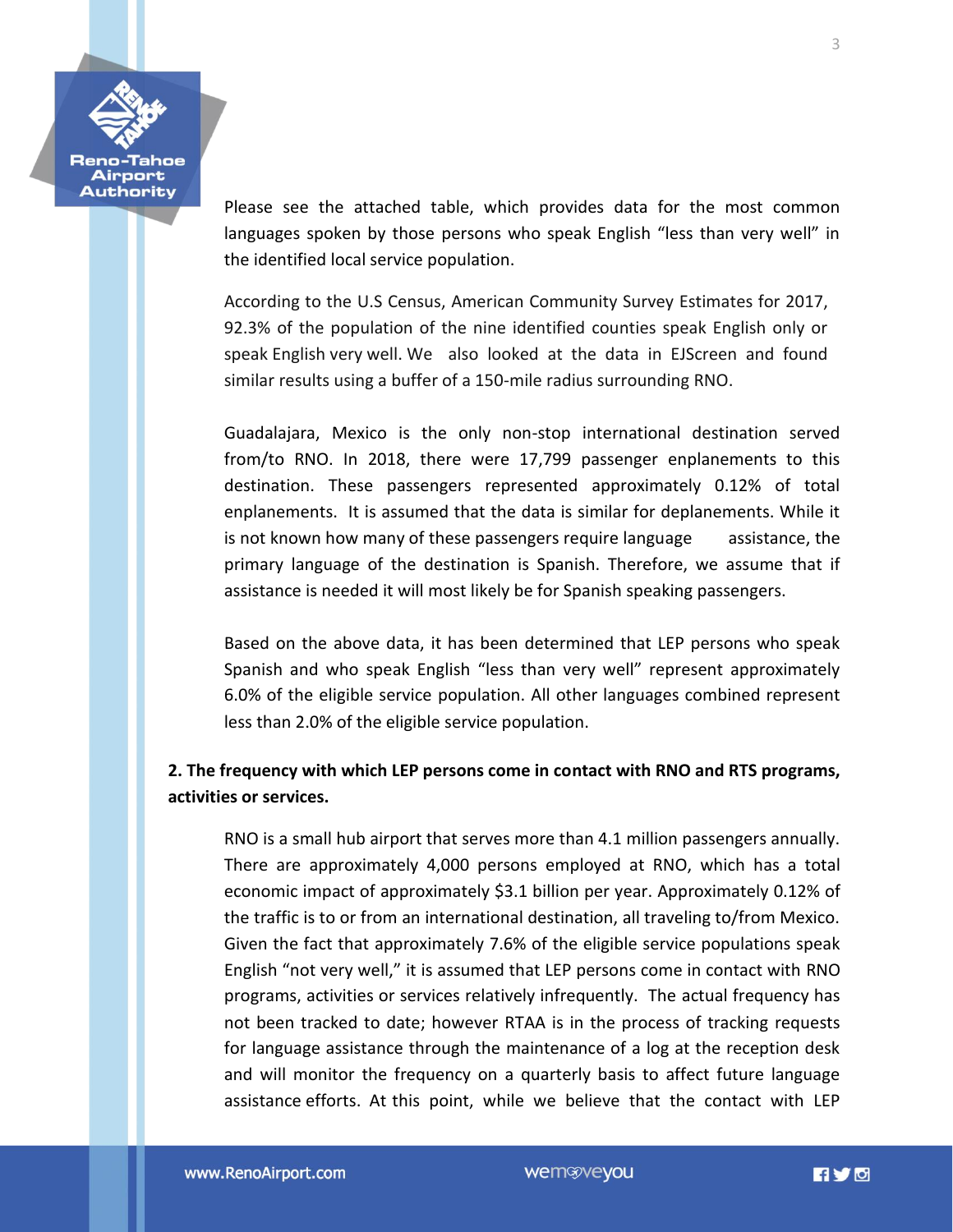

Airport **Authority**  persons is relatively infrequent, we have implemented procedures as described in number 4 below to provide language assistance to this relatively small population. RTS is strictly a General Aviation Airport with no scheduled flights.

# **The nature and importance of services provided at RNO and RTS to the LEP population.**

RTAA provides many public benefits and services and is also an important employment source for the local communities surrounding the airport. The nature of services is most significant in the areas of communications with employees, service providers, and the traveling public. Language assistance is also important in the context of RTAA's emergency assistance procedures, further addressed in the Airport Emergency Plan ("AEP") as required by AC 150/5200-31C.

# **3. The resources available to RTAA and overall cost to provide LEP assistance.**

RTAA has staff and other resources available to assist LEP persons as described below.

- Information regarding interpretation services can be obtained at the reception area located in the terminal onsite administrative office and from airport employees throughout the airport. There are a number of staff members employed by the RTAA at RNO who are bi-lingual or multi-lingual and are trained to serve as interpreters. Bilingual staff qualifies for a salary differential based on language proficiency and ability to effectively support individuals with limited English proficiency. Employees and languages spoken are identified.
- RTAA uses iSpeak cards to assist in identifying languages spoken by LEP individuals at RNO and is looking into contracting with a service to provide ondemand telephone interpretation services at the airport.
- RTAA uses universal signage and symbols throughout the RNO terminal and at curbside.
- RTAA posts the required nondiscrimination notices in English and Spanish throughout the RNO Terminal and in other public areas.

### **Training**

This Language Assistance Plan has been disseminated to reception desk staff. RTAA ensures that all Airport employees are familiar with the Language Assistance Program and understands how to assist with communication to LEP passengers. Airport employees are informed about the iSpeak cards that can assist LEP passengers during New Employee Orientation and periodically during

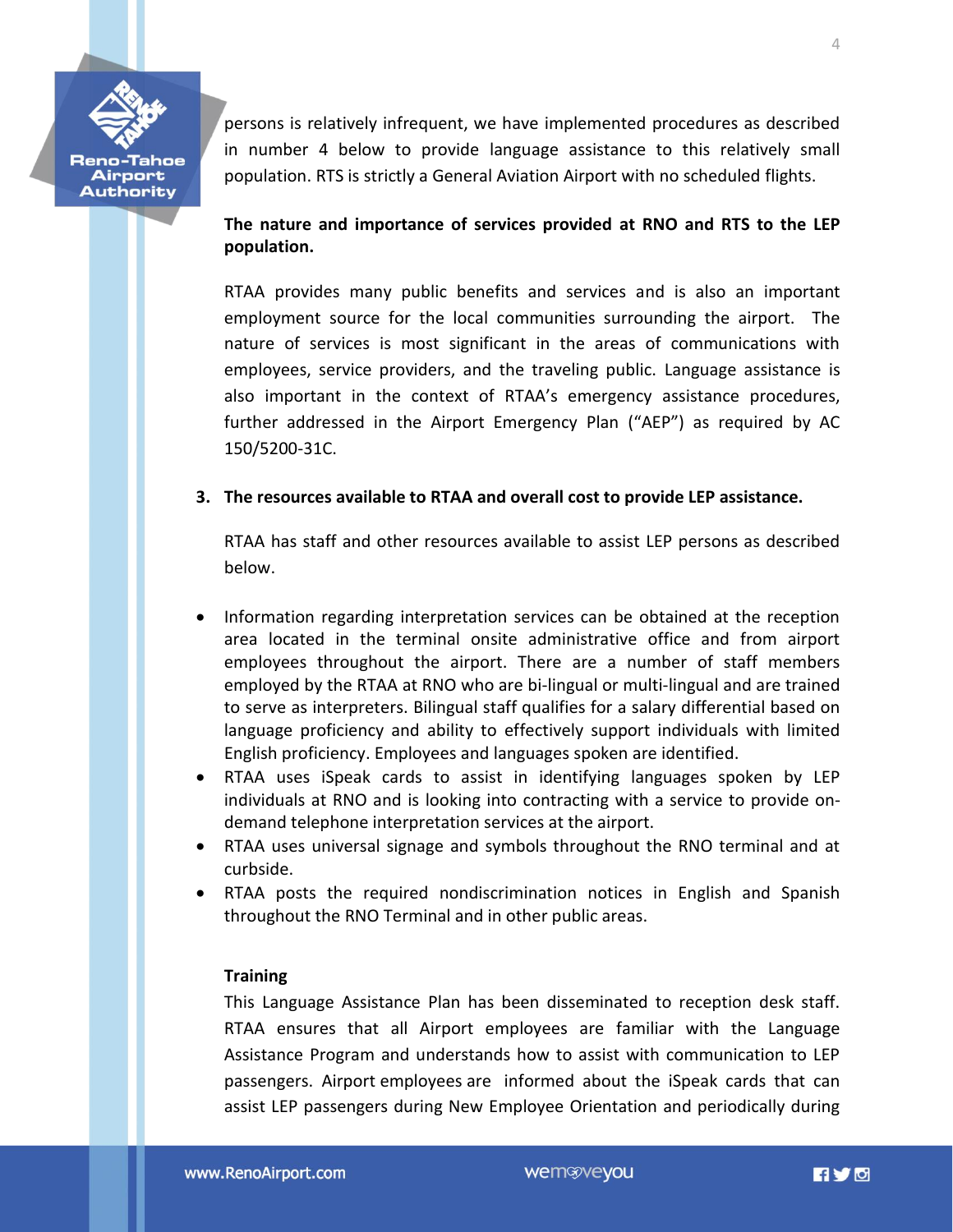

Airport **Authority**  staff meetings. In addition, information regarding language assistance available at the airport is provided periodically to airport tenants. Staff conducting public meetings is also trained in available resources to assist with LEP.

### **Providing Notices to LEP Persons**

RTAA provides notices to LEP Persons using the following measures:

- Posting of required notices in Spanish and English in the RNO Terminal (i.e. nondiscrimination posters)
- Information included on the website notifying LEP persons of available resources for assistance

### **Monitoring and Updating the Language Assistance Plan**

RTAA will review the effectiveness of the Language Assistance Plan annually. The review will include:

- Assessment of the number of LEP persons in the eligible service population
- Identification of the number and type of language assistance requests made and how the requests were fulfilled
- Identification and assessment of any complaints relating to the Language Assistance Plan
- Assessment of the amount and effectiveness of training conducted to airport and tenant staff related to language assistance
- Assessment of the effectiveness and utilization of tools used for language assistance, including language lines, oral interpretation, and translation

The Plan will be updated as needed based on the above assessments.